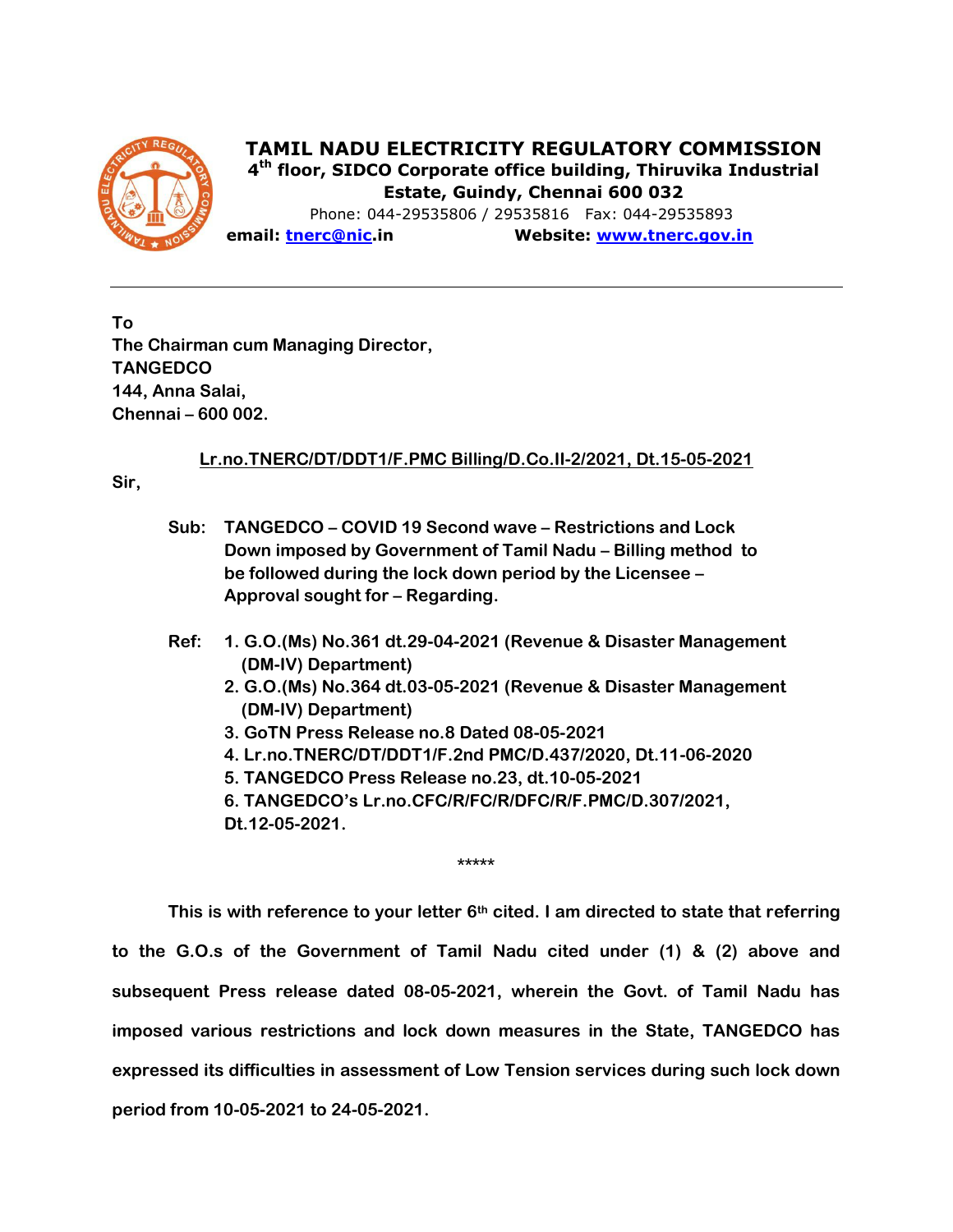**(2.0) TANGEDCO suggested that, during the lock down situation wherein the consumer's premises is inaccessible for assessment, the LT consumers shall be assessed with the more realistic consumption instead of PMC method of billing. Those consumers whose assessment is to be taken during 10-05-2021 to 24-05-2021, may be billed based on the assessment taken during May'2019 since calculation of assessment based on March'2021 or the assessment based on corresponding May'2020 (Covid period) will not be appropriate.**

**(3.0) During the Covid-19 lockdown period from 23-03-2020 to 03-05-2020, the PMC billing as per Regulation 10, was contested through PIL wherein the Hon'ble High Court of Madras had ordered that the LT billing made was just and fair. Besides, the Hon'ble Supreme Court of India had dismissed the SLP (Nos.13214-13215/2020) filed on 20-01-2021 due to withdrawal of petition by the appellant. The Assessment during the aforesaid Summer period i.e., April / May 2020 was provisionally done by the TANGEDCO based on the previous assessment i.e., January 2020 / February 2020 (Winter season consumption) under PMC method. Though it was provisional, due to this lean time decision, many consumers were billed with lesser consumption during the provisional billing which has resulted the Bill shock to all of them while the actual assessment taken during the next billing and resulted a lot of criticism against the billing method. In order to avoid such a situation, it is opined that carrying out provisional assessment based on the consumption recorded during totally different season/condition to the consumer at large, even though it is temporary may not be meaningful. Thus, the cognizance of the aforesaid difficulties demonstrates the**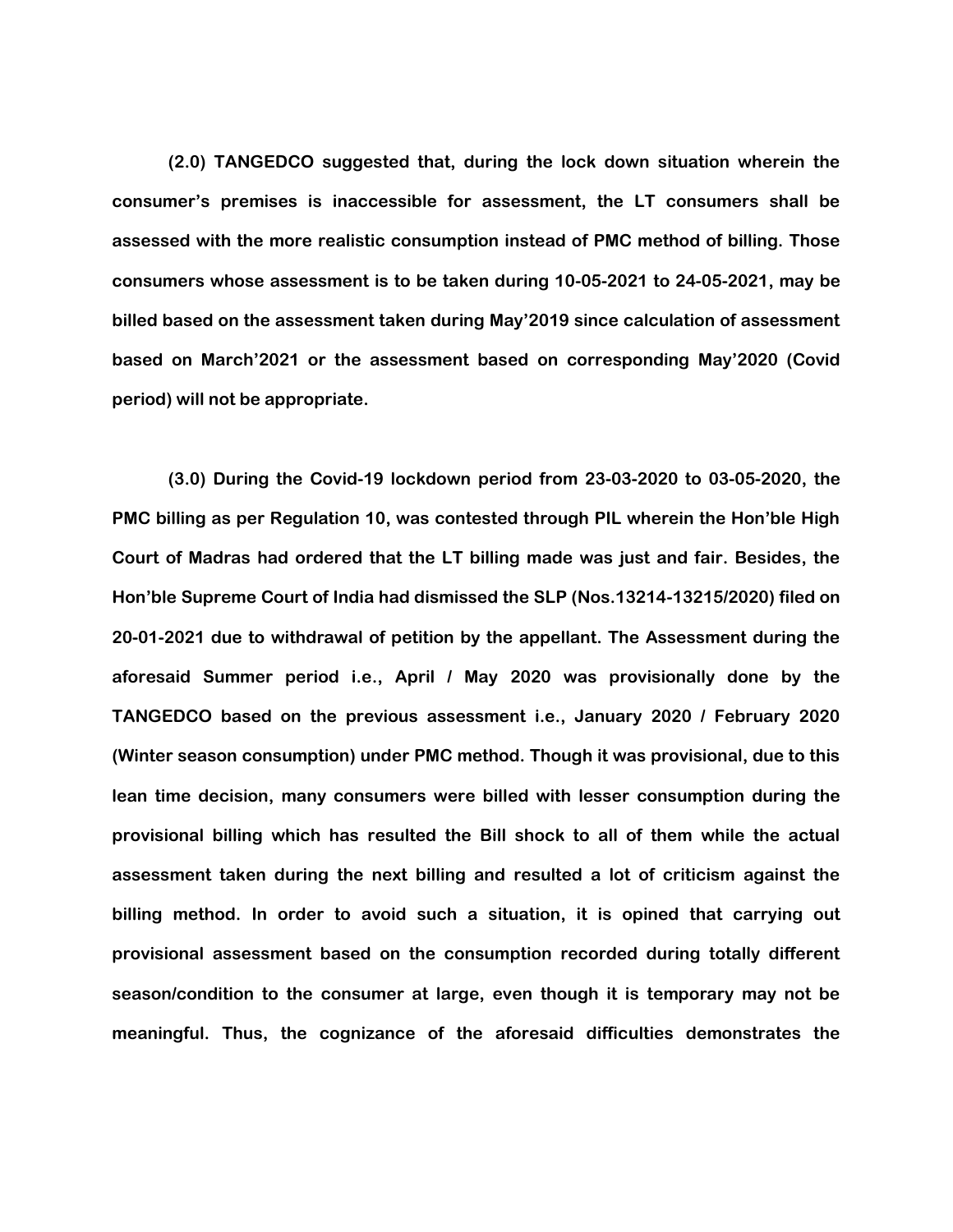**requirement for certain deviation in regulation 10 instead of stringent application of PMC method as followed earlier.**

**(4.0) Considering the submissions of the TANGEDCO and the prevailing Pandemic COVID-19 in the State for the period of more than one year from March'2020 to till date, the Commission has to approach this consumers' billing issue as a special case instead of a normal case covered under Regulation 10 of the TNERC's Supply Code 2004.**

**(5.0) Section 61(d) of the Electricity Act 2003 empowers the Commission to "safeguard the consumers' interest and at the same time, recover the cost of electricity in a reasonable manner"; accordingly the Commission in exercise of its regulatory function, has to facilitate the distribution licensee for due recovery of its revenue and financial health.** 

**(6.0) Under normal circumstances Regulation 10 is applied in the case of a consumer who has made the premises inaccessible and the billing is made based on previous assessment; but in the present condition where the pandemic continues for months/years together, we are forced to deviate from the application of PMC method of billing under Regulation 10 to these consumers at large in the State. The assessment of the consumption shall have to be arrived based on Consumer's consumption history which will be more realistic and represent the conditions of working / consumption is similar to those in the period covered by the billing.**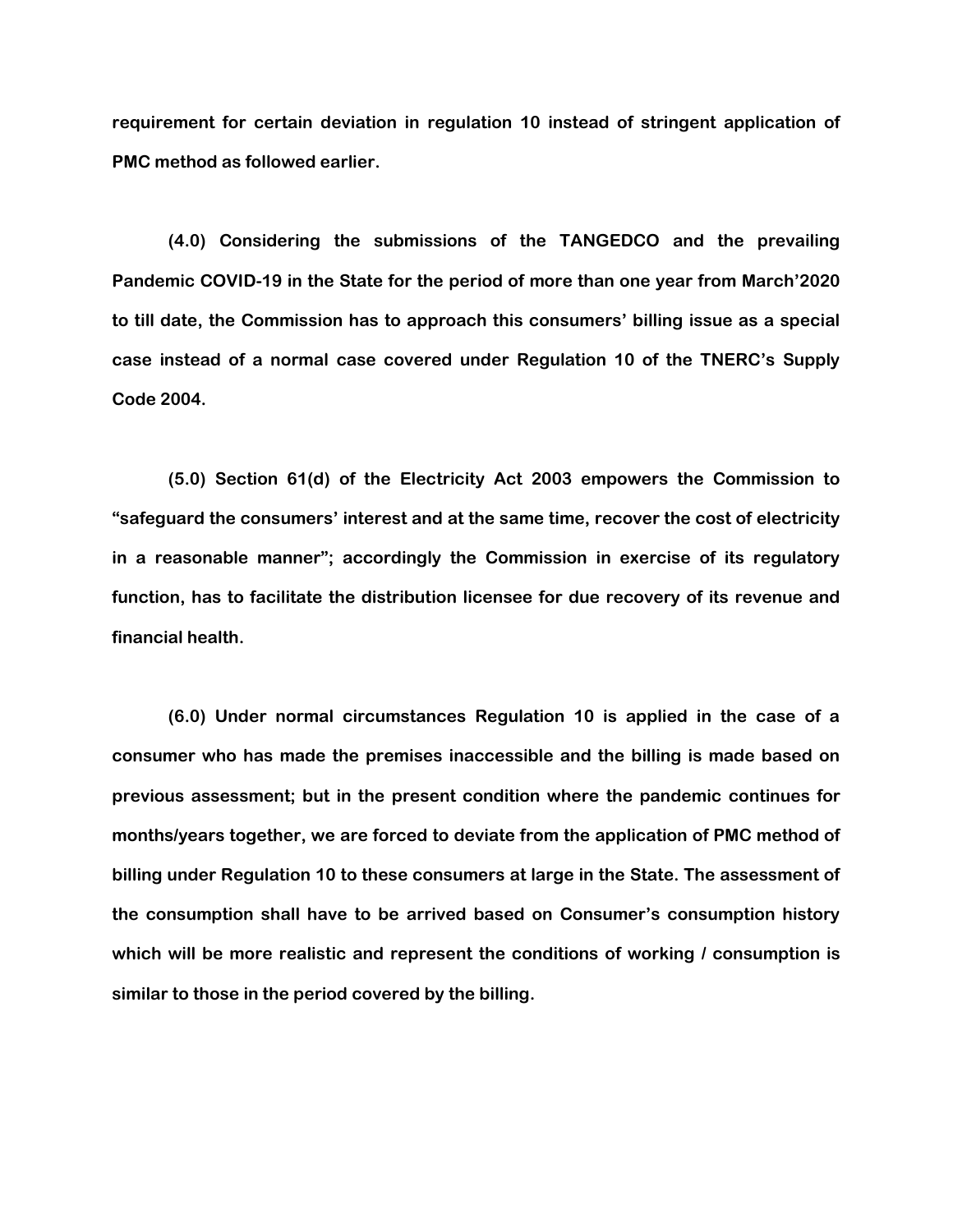**(7.0) Regulation 26(3) which reads as below empowers the Commission to deal with such issues –**

*"(3) Where any dispute arises as to the application or interpretation of anyprovision of this Code, it shall be referred to the Commission whose decisionshall be final and binding on the parties concerned."*

**Under the above provisions, the situation referred by the Licensee to the Commission in respect of assessment of LT services, the Commission felt that it is essential to interpret the Supply Code.** 

**(8.0) Regulation 11 of the Supply Code provides certain methods to assess the consumption during meter defective period but it cannot be applied mutatis mutandis since the prevailing condition is very different during the pandemic. Taking average of four months assessment is not justifiable since there is a change of season from winter to summer accordingly the consumption varies. Considering the consumption during March and April 2020 is also not advisable since it was a lock-down period and the consumption was likely to be high. Therefore, it is fair and prudent to adopt the consumption during March-April 2019 for the assessment of the consumption during March-April 2021. Any change or adjustment of consumption will be effected in the succeeding bill either by addition of excess consumption in the next billing or refund of excess recovery through adjustment of excess billed amount in the subsequent three bill cycles.**

**(9.0) With the above direction, the Commission hereby approves and ratify the proposal of billing method submitted by the TANGEDCO. Further, TANGEDCO is directed to adopt such corresponding consumption assessed during 2019 as provisional assessment during the lock-down period as and when required during this**